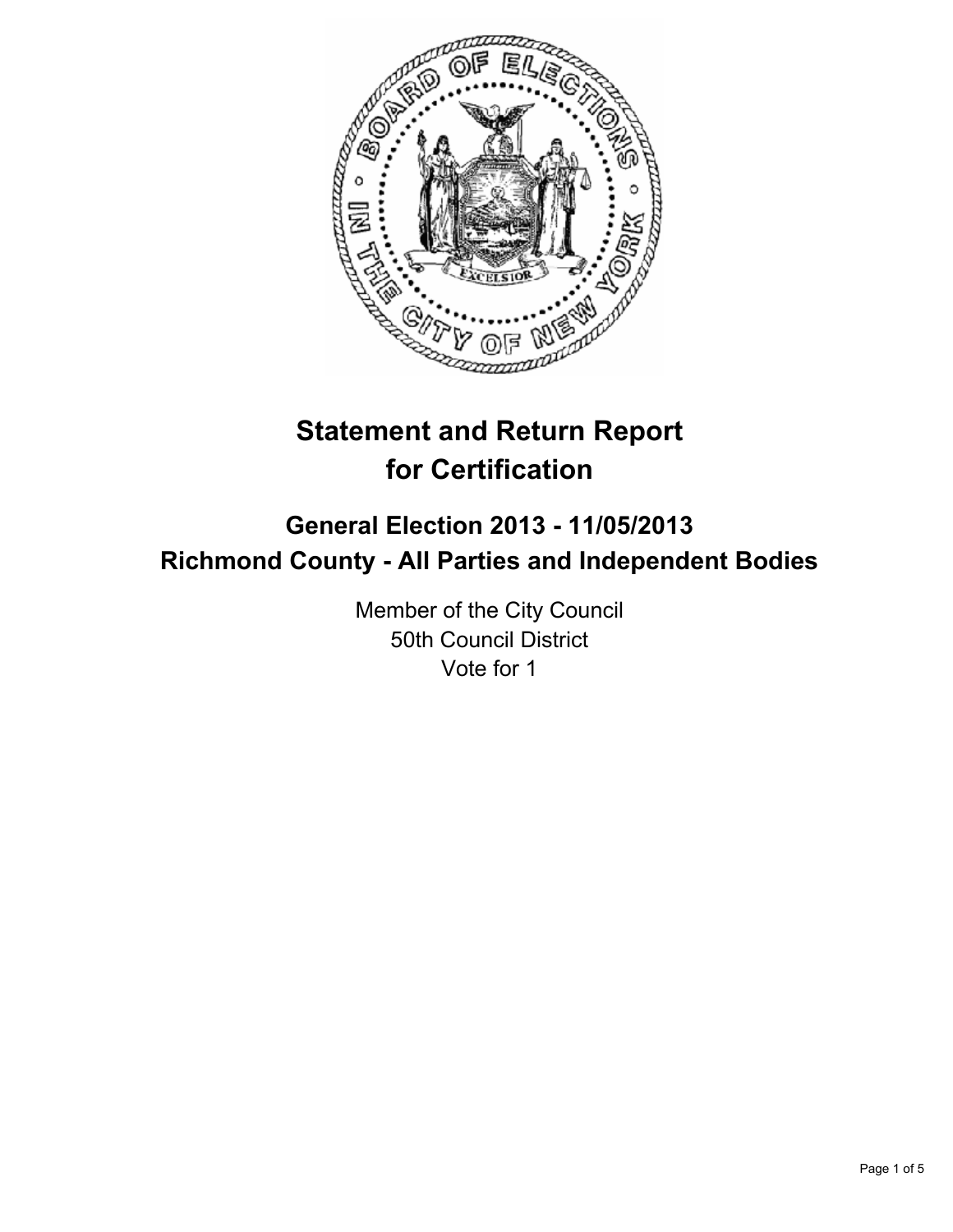

# **Assembly District 61**

| <b>PUBLIC COUNTER</b>                                    | 1,982    |
|----------------------------------------------------------|----------|
| <b>EMERGENCY</b>                                         | 0        |
| ABSENTEE/MILITARY                                        | 99       |
| <b>FEDERAL</b>                                           | 0        |
| SPECIAL PRESIDENTIAL                                     | 0        |
| <b>AFFIDAVIT</b>                                         | 10       |
| <b>Total Ballots</b>                                     | 2,091    |
| Less - Inapplicable Federal/Special Presidential Ballots | $\Omega$ |
| <b>Total Applicable Ballots</b>                          | 2,091    |
| JOHN M. MANCUSO (DEMOCRATIC)                             | 751      |
| STEVEN MATTEO (REPUBLICAN)                               | 918      |
| STEVEN MATTEO (CONSERVATIVE)                             | 205      |
| JOHN M. MANCUSO (WORKING FAMILIES)                       | 85       |
| STEVEN MATTEO (INDEPENDENCE)                             | 42       |
| MARK ZAWADA (WRITE-IN)                                   | 1        |
| MICHAEL SANTARELLA (WRITE-IN)                            | 1        |
| <b>Total Votes</b>                                       | 2,003    |
| Unrecorded                                               | 88       |

#### **Assembly District 62**

| PUBLIC COUNTER                                           | 3,080    |
|----------------------------------------------------------|----------|
| <b>EMERGENCY</b>                                         | 0        |
| ABSENTEE/MILITARY                                        | 139      |
| <b>FEDERAL</b>                                           | 0        |
| <b>SPECIAL PRESIDENTIAL</b>                              | $\Omega$ |
| <b>AFFIDAVIT</b>                                         | 14       |
| <b>Total Ballots</b>                                     | 3,233    |
| Less - Inapplicable Federal/Special Presidential Ballots | 0        |
| <b>Total Applicable Ballots</b>                          | 3,233    |
| JOHN M. MANCUSO (DEMOCRATIC)                             | 776      |
| STEVEN MATTEO (REPUBLICAN)                               | 1,923    |
| STEVEN MATTEO (CONSERVATIVE)                             | 262      |
| JOHN M. MANCUSO (WORKING FAMILIES)                       | 59       |
| STEVEN MATTEO (INDEPENDENCE)                             | 65       |
| UNATTRIBUTABLE WRITE-IN (WRITE-IN)                       | 1        |
| <b>Total Votes</b>                                       | 3,086    |
| Unrecorded                                               | 147      |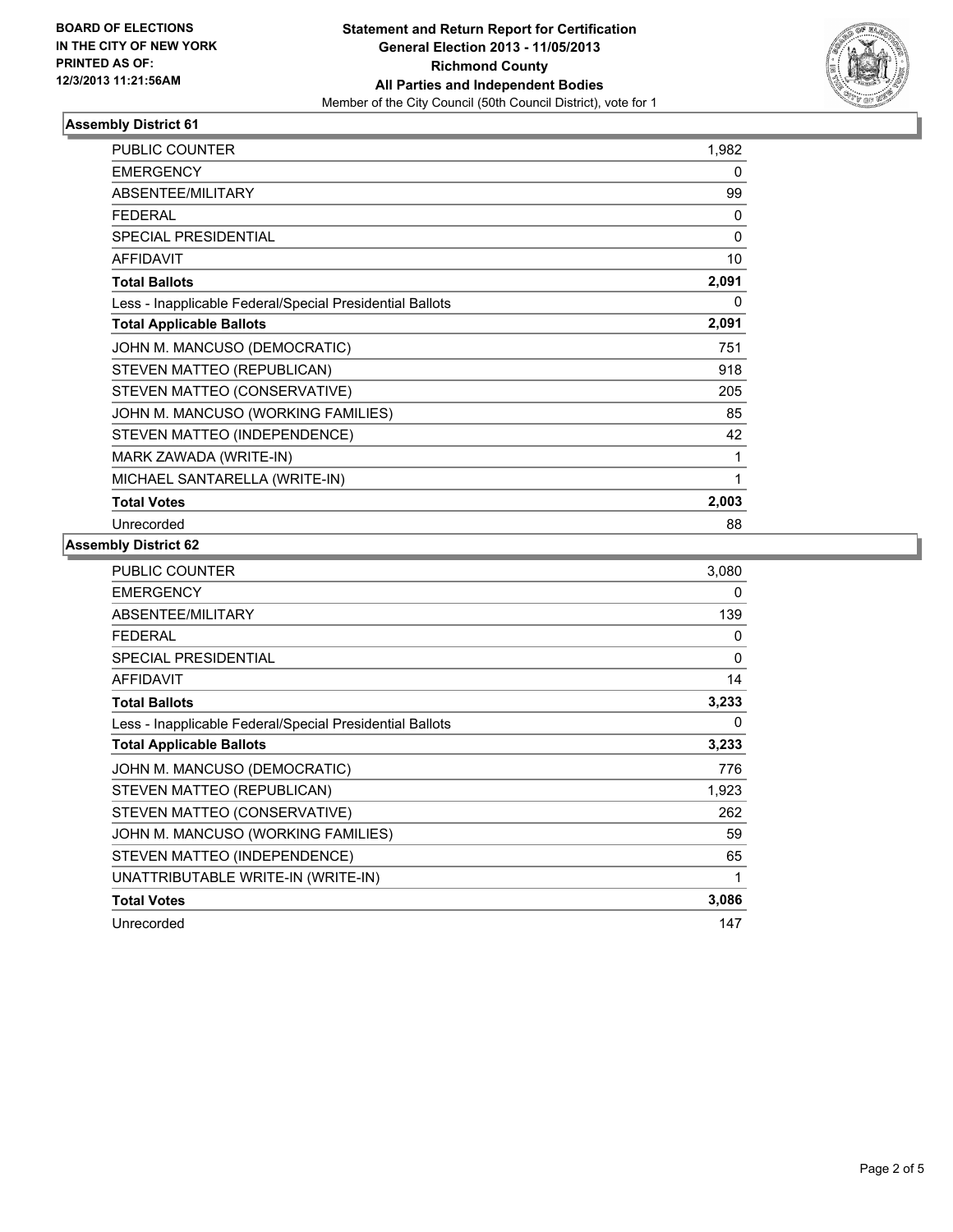

# **Assembly District 63**

| <b>PUBLIC COUNTER</b>                                    | 10,941 |
|----------------------------------------------------------|--------|
| <b>EMERGENCY</b>                                         | 1      |
| ABSENTEE/MILITARY                                        | 536    |
| <b>FEDERAL</b>                                           | 0      |
| <b>SPECIAL PRESIDENTIAL</b>                              | 0      |
| <b>AFFIDAVIT</b>                                         | 53     |
| <b>Total Ballots</b>                                     | 11,531 |
| Less - Inapplicable Federal/Special Presidential Ballots | 0      |
| <b>Total Applicable Ballots</b>                          | 11,531 |
| JOHN M. MANCUSO (DEMOCRATIC)                             | 3,979  |
| STEVEN MATTEO (REPUBLICAN)                               | 5,538  |
| STEVEN MATTEO (CONSERVATIVE)                             | 915    |
| JOHN M. MANCUSO (WORKING FAMILIES)                       | 319    |
| STEVEN MATTEO (INDEPENDENCE)                             | 229    |
| BILL JOHNSEN (WRITE-IN)                                  | 1      |
| BRIAN LOGAN (WRITE-IN)                                   | 1      |
| FRANCES FOSTER (WRITE-IN)                                | 1      |
| HAKEEM JEFFERIES (WRITE-IN)                              | 1      |
| JOSEPH MCCARTHY (WRITE-IN)                               | 1      |
| <b>MARK MARCON (WRITE-IN)</b>                            | 1      |
| MENDY MIROCZNIK (WRITE-IN)                               | 3      |
| SCOTT FERTITTA (WRITE-IN)                                | 1      |
| UNATTRIBUTABLE WRITE-IN (WRITE-IN)                       | 5      |
| <b>Total Votes</b>                                       | 10,995 |
| Unrecorded                                               | 536    |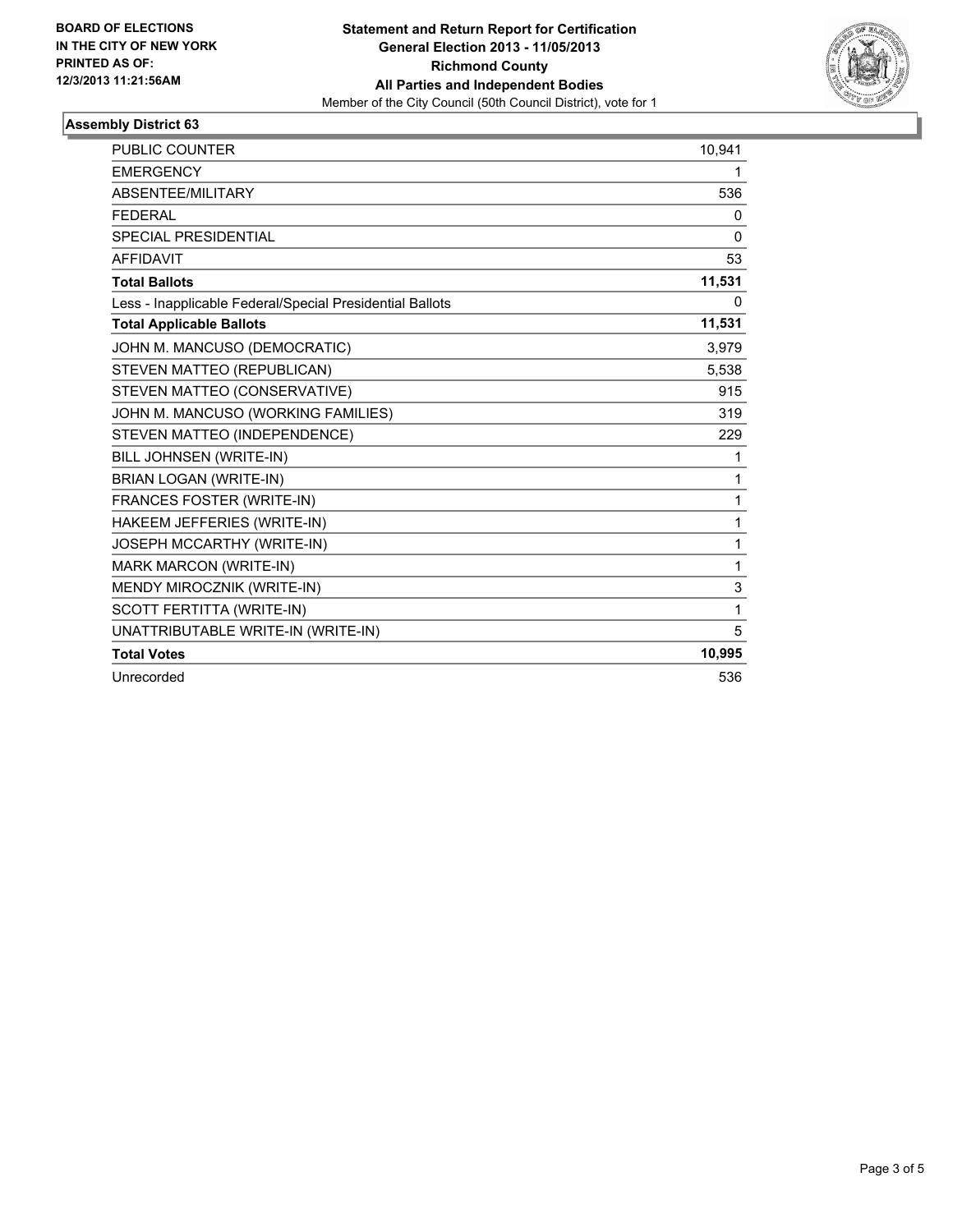

# **Assembly District 64**

| <b>PUBLIC COUNTER</b>                                    | 9,433          |
|----------------------------------------------------------|----------------|
| <b>EMERGENCY</b>                                         | 0              |
| <b>ABSENTEE/MILITARY</b>                                 | 530            |
| <b>FEDERAL</b>                                           | 0              |
| SPECIAL PRESIDENTIAL                                     | $\Omega$       |
| <b>AFFIDAVIT</b>                                         | 46             |
| <b>Total Ballots</b>                                     | 10,009         |
| Less - Inapplicable Federal/Special Presidential Ballots | 0              |
| <b>Total Applicable Ballots</b>                          | 10,009         |
| JOHN M. MANCUSO (DEMOCRATIC)                             | 3,105          |
| STEVEN MATTEO (REPUBLICAN)                               | 5,143          |
| STEVEN MATTEO (CONSERVATIVE)                             | 834            |
| JOHN M. MANCUSO (WORKING FAMILIES)                       | 260            |
| STEVEN MATTEO (INDEPENDENCE)                             | 221            |
| ALEXANDER BEZUGLY (WRITE-IN)                             | 1              |
| DEBORAH ROSE (WRITE-IN)                                  | $\overline{2}$ |
| <b>GREGORY DAVIDSON (WRITE-IN)</b>                       | $\overline{2}$ |
| JENNIFER MARCIANO (WRITE-IN)                             | 1              |
| MARIE CUNNING (WRITE-IN)                                 | 1              |
| MARRIETTA CANNING (WRITE-IN)                             | 1              |
| VINCENT M. IGNIZIO (WRITE-IN)                            | 1              |
| <b>Total Votes</b>                                       | 9,572          |
| Unrecorded                                               | 437            |